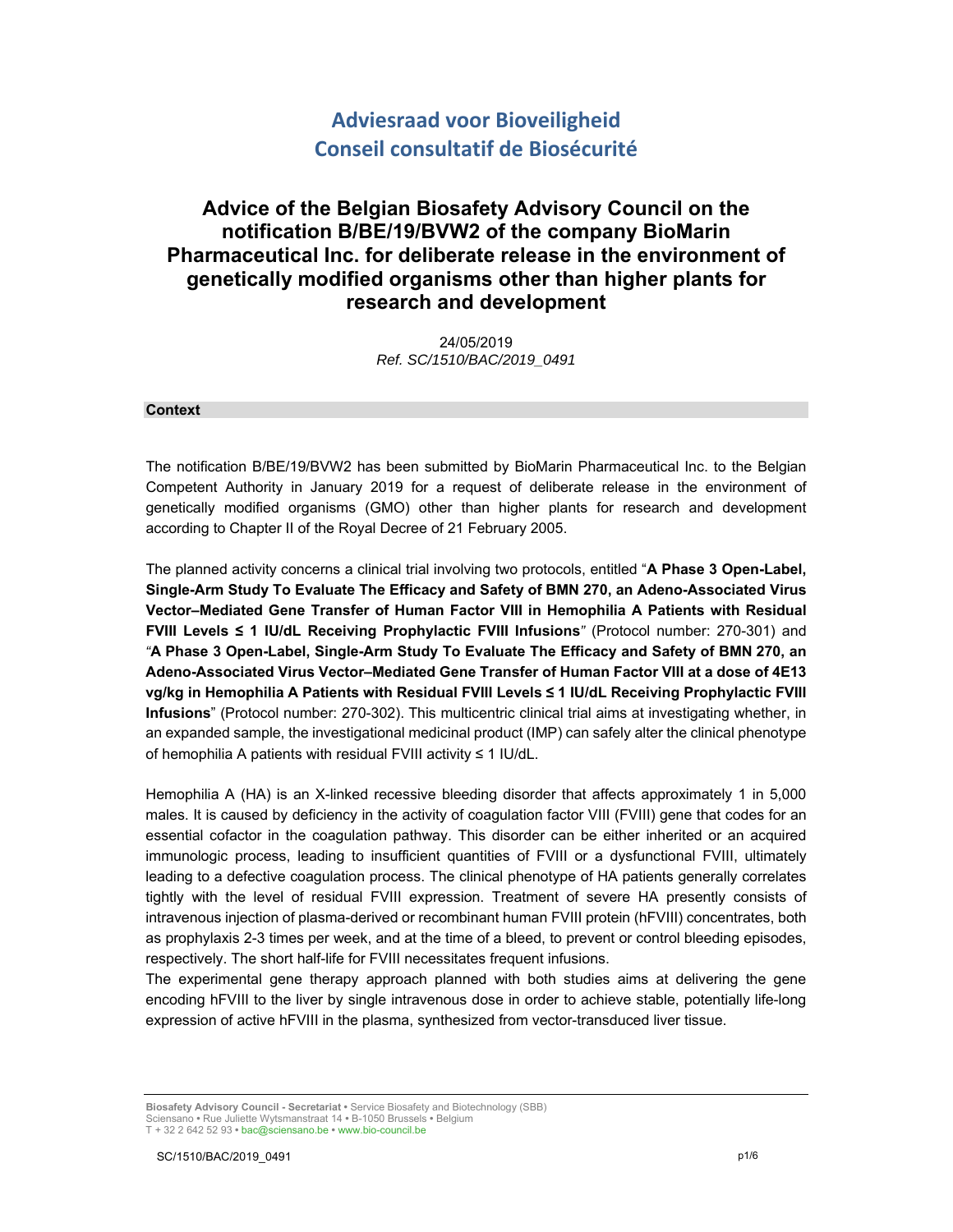The IMP BMN 270 (AAV5-hFVIII-SQ) is a disabled version of a non-pathogenic wild-type adenoassociated virus serotype 5 (AAV5), modified by deletion of the *rep* and *cap* genes rendering it unable to replicate, even in the presence of a helper virus. It contains an expression cassette with the human coagulation factor VIII (FVIII) gene under the control of a liver-specific promoter, leading to the expression of functional hFVIII in the liver.

A maximum of seven patients will be treated in Belgium in study 270-301, and up to three patients will be treated in study 270-302, each receiving a single dose of BMN 270 either at a dose of 6<sup>13</sup> vg/kg (vector genome/kg) (study 270-301) or 413 vg/kg (study 270-302). Monitoring of the direct and indirect effects of BMN 270 in subjects will be achieved by the clinical assessments defined in the clinical trial protocol. Vector shedding will be monitored at several time points after administration utilizing PCR.

This study should be conducted in three clinical sites located in Brussels and the Flemish Region. The national territory is considered as the potential release area of BMN 270*.*

The dossier has been officially acknowledged by the Competent Authority on 22 February 2019 and forwarded to the Biosafety Advisory Council (BAC) for advice.

Within the framework of the evaluation procedure, the BAC, under the supervision of a coordinator and with the assistance of its Secretariat, contacted experts to evaluate the dossier. Two experts from the common list of experts drawn up by the BAC and the Service Biosafety and Biotechnology (SBB) of Sciensano answered positively to this request. The SBB also took part in the evaluation of the dossier. The experts and the SBB assessed whether the information provided in the notification was sufficient and accurate in order to state that the deliberate release of the genetically modified organism (GMO) would not raise any problems for the environment, animal health or human health (people coming in contact with the treated patient and/or with the GMO) in the context of its intended use. See Annex I for an overview of all the comments from the experts.

The GMO laboratory of Sciensano evaluated the analytical procedure for the detection of BMN 270.

The scientific evaluation has been performed considering the following legislation:

- Annex II (principles for the risk assessment) and Annex III (information required in notifications) of the Royal Decree of 21 February 2005.

- Commission Decision 2002/623/EC of 24 July 2002 establishing guidance notes supplementing Annex II to Directive 2001/18/EC.

The pure medical aspects concerning the efficacy of the IMP and its safety for the treated patient, as well as aspects related to social, economic or ethical considerations, are outside the scope of this evaluation.

On 5 April 2019, based on a list of questions prepared by the BAC, the Competent Authority requested the notifier to provide additional information about the notification. The answers from the notifier to these questions were received by the Competent Authority on 3 May 2019 and transmitted to the secretariat of the BAC on the same day. This complementary information was reviewed by the coordinator, and was considered satisfactory.

In parallel to the scientific evaluation of the notification, the Competent Authority also made the dossier available on its website for the one-month public consultation foreseen in the above-mentioned Royal Decree. The Competent Authority did not receive reactions from the public.

**Biosafety Advisory Council - Secretariat •** Service Biosafety and Biotechnology (SBB) Sciensano **•** Rue Juliette Wytsmanstraat 14 **•** B-1050 Brussels **•** Belgium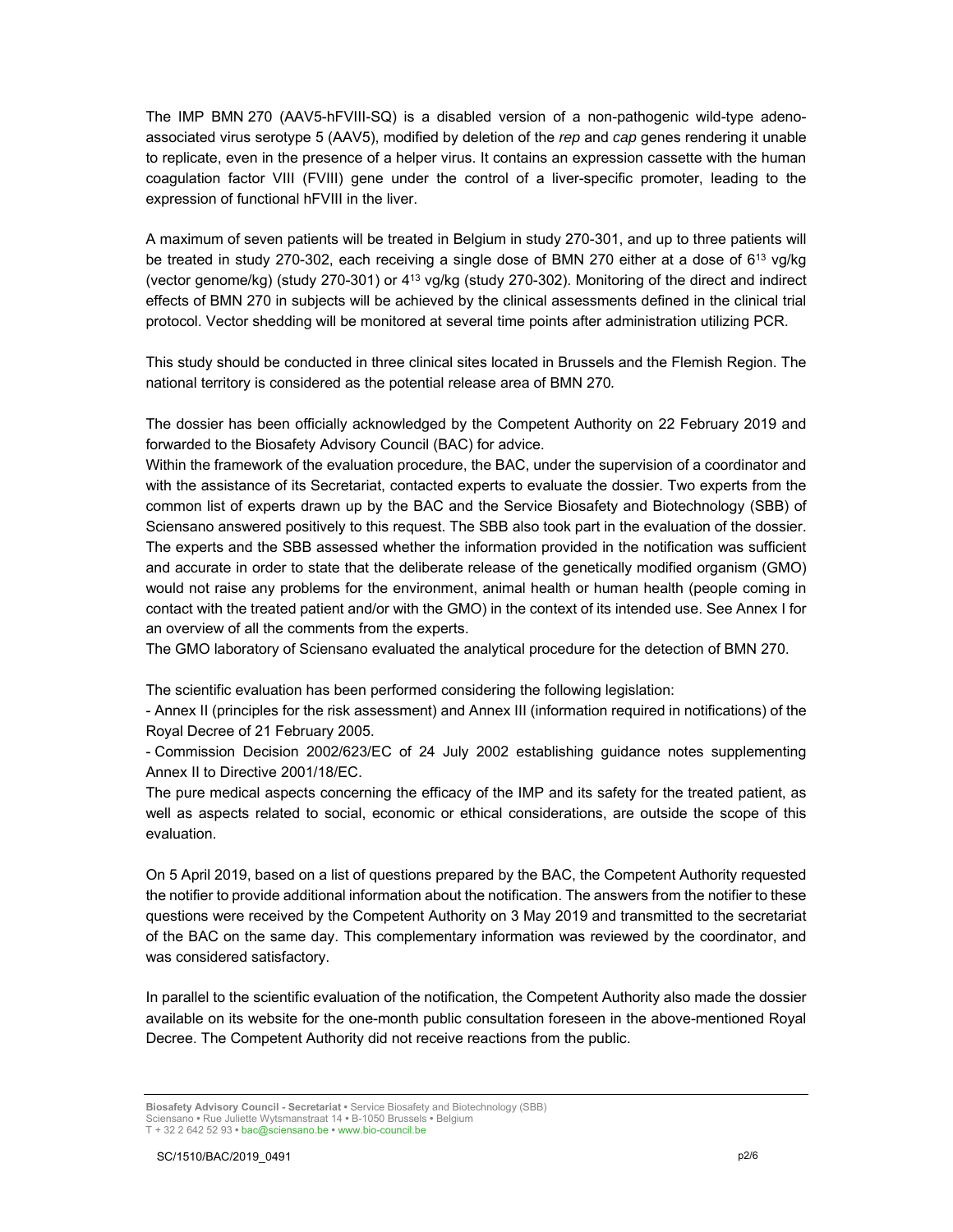### **Summary of the scientific evaluation**

### **1. The characteristics of the donor, the recipient or parental organism**

The donor, recipient and parental organisms were found to be adequately described in the dossier.

### **2. Information related to the characteristics of the GMO and the medication**

The molecular characteristics of BMN 270 including phenotypic and genetic stability of the transgene were found to be adequately described in the dossier.

### **3. The conditions of the release**

BMN 270 will be delivered by single intravenous dose to adult subjects ≥ 18 years of age with hemophilia A and residual FVIII levels ≤ 1 IU/dL treated continuously with prophylactic exogenous FVIII for a minimum of one year prior to enrolment. An interim analysis is planned after approximately 26 weeks. The final analysis for the study will be performed after all subjects have been followed for 52 weeks post-BMN 270 infusion. After the final analysis, safety and efficacy will then continue to be assessed long-term in all subjects for a total of approximately five years.

The BAC takes notice that the current study will investigate vector shedding in blood, urine, semen, feces and saliva, at several time points after administration using polymerase chain reaction (PCR). Testing will be continued until at least three consecutive negative results are obtained. Testing of semen will continue through at least Week 12, even if three consecutive negative results have been obtained in this matrix prior to that time point. Subjects who have not had three consecutive negative semen samples by Week 52 will continue to have qPCR testing in semen every 4 weeks (during Year 2) and every 6 weeks (during Years 3-5) until three consecutive negative samples are documented.

All involved personnel on the sites will be trained in best biosafety practices to be applied during preparation in the pharmacy, transport to the administration room, precautions during administration and disposal of any biological waste. Such training will involve, among others, wearing adapted protective clothing and gloves and the surface decontamination. In the laboratory Good Microbiology Practices will be applied as a minimum for handling the GMO: the use of gloves, surgical masks and lab coat or scrub suit during the manipulation, washing one's hands after manipulation, disposing of the material used as biological waste, disinfecting the area after the manipulation, applying sharp objects handling policies, having collection and disinfection of waste procedures and materials and an action plan in case of an accident.

### **4. The risks for the environment or human health**

BMN 270 is a recombinant, replication deficient adeno-associated virus-based vector not harbouring any antibiotic or other resistance genes. Like its parental strain, it is not known to be pathogenic. The genetic modification introduced in this AAV5-derived vector does not confer the GMO with properties that could confer risks to the human population or the environment.

**Biosafety Advisory Council - Secretariat •** Service Biosafety and Biotechnology (SBB) Sciensano **•** Rue Juliette Wytsmanstraat 14 **•** B-1050 Brussels **•** Belgium T + 32 2 642 52 93 **•** bac@sciensano.be **•** www.bio-council.be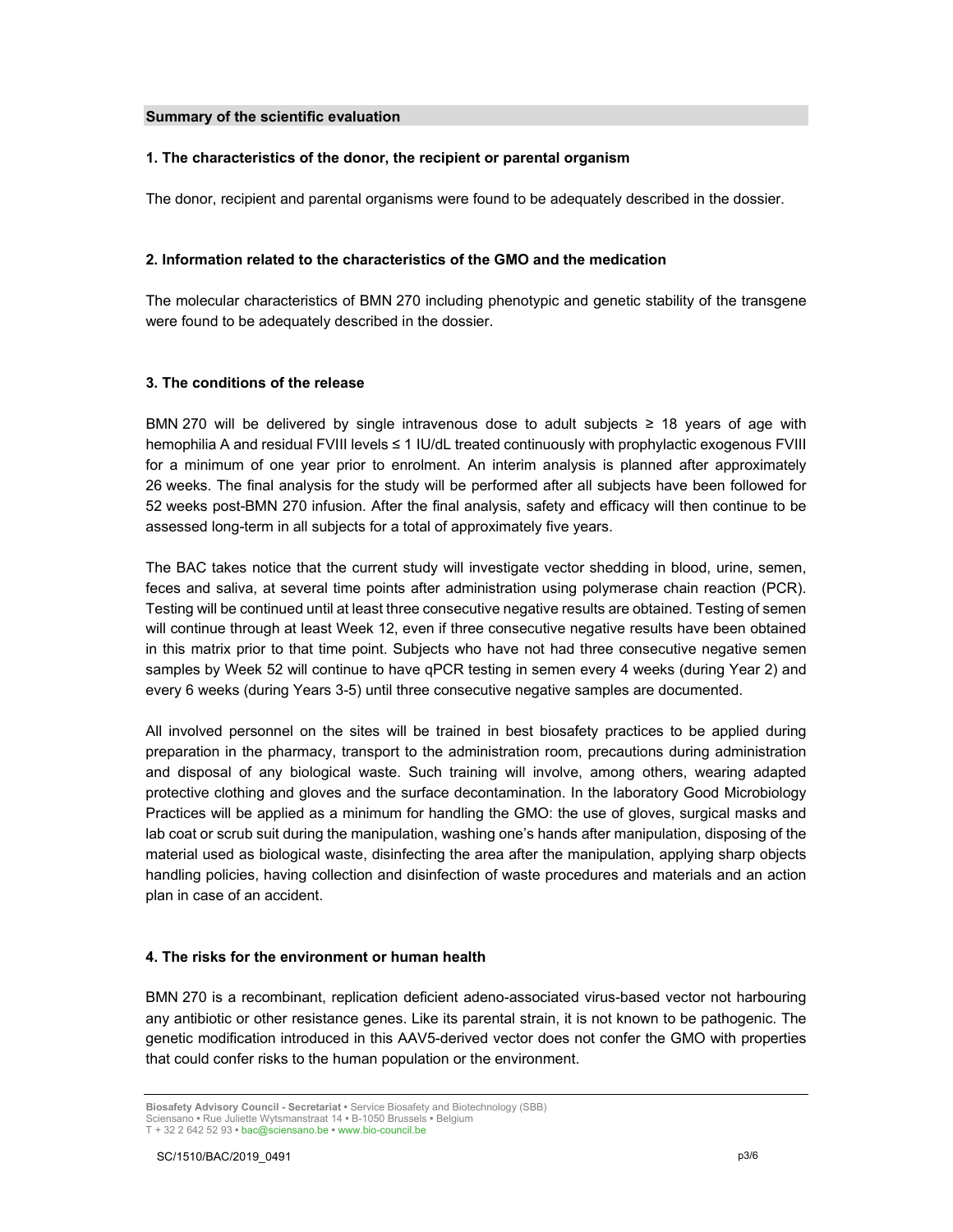There is only a remote possibility of homologous recombination between the ITR-sequences of AAV5 hFVIII-SQ and wild-type AAV5 in case a triple infection by AAV5-hFVIII-SQ, wild type AAV (providing the rep and cap functions) and a helper virus occurs in exposed persons. Such recombination event would result in gain of functional genes of AAV5 required for replication and encapsidation but would in turn lead to the loss of the transgene. Moreover, the genetic material from *rep* and *cap* genes together with the transgene would be too large in size to be packed in AAV capsid, making it impossible to form a viral particle that would contain the transgene and the *rep* and *cap* genes necessary for multiplication. This scenario is expected to be a rare event, also because the vector target cells (liver) are not the natural target cells of helper viruses.

In the case of transfer of vector to an unintended human recipient, the risks are expected to be considerably reduced, since the vector is not able to replicate and the 'dose' that may conceivably be transferred (from e.g. aerosol, splashing or fomites) will be orders of magnitude lower than that received by patients.

Since shedding of the IMP in the semen cannot be excluded, the notifier was asked to bring up arguments to determine the period in which use of a condom is absolutely necessary.

AAV5-hFVIII-SQ has been studied in an ongoing phase 1/2, dose-escalation study being performed in the UK, with a total of 15 males receiving a peripheral intravenous dose ranging from  $6 \times 10^{12}$  vg/kg to 6 x 1013 vg/kg administered to subjects at a central dosing facility. Data from this study show that, only low, steadily declining levels of BMN 270 are found in patient semen. Therefore, exposure to BMN 270 via semen is estimated to be very low, and lower than the sub-therapeutic exposure levels. In addition, given expression of FVIII-SQ is controlled by a liver-specific promoter, non-systemic exposure of low levels of BMN 270 are unlikely to produce protein.

The risk to the partner associated with exposure from semen of subjects after dosing of BMN 270 is therefore considered very low given: (a) non-replicating and non-pathogenic nature of the modified AAV5 vector, (b) low levels of BMN 270 found in patient semen, (c) the benign nature of the FVIII-SQ transgene and protein and (d) high level of post dose AAV5 antibodies in serum which are detectable at 2 weeks post-administration, and would be predicted to neutralize remaining capsids in the blood and seminal compartments.

As outlined in the inclusion criteria, all participants must agree to effective contraception use (which includes either double-barrier contraception [i.e., condom + diaphragm; or condom or diaphragm + spermicidal gel or foam] or their female partner either using hormonal contraceptives or having an intrauterine device) for at least 12 weeks post-infusion. After 12 weeks, subjects and/or their partners may stop effective contraception only if subjects have had three consecutive semen samples with no detectable viral vector DNA by week 12. Otherwise, effective contraception use remains obligatory until three consecutive negative semen results have been obtained.

The BAC concludes that, based on the above-mentioned arguments, the overall risk associated to exposure and transmission to other individuals can be considered negligible.

In the ongoing phase 1/2 clinical trial using BMN 270, long term (52 weeks) shedding was observed in blood, feces and semen samples. With respect to these observations, and following a request from the BAC, the notifier indicated that this shedding profile was not indicative of an insertion of the vector DNA in bone marrow (BM) stem cells. The concentrations of residual vector DNA in blood, stool and all other matrices evaluated continue to steadily decline over time. If integration into BM stem cells were to have occurred, a stable persistence or increase in vector DNA concentrations over time would be expected.

**Biosafety Advisory Council - Secretariat •** Service Biosafety and Biotechnology (SBB) Sciensano **•** Rue Juliette Wytsmanstraat 14 **•** B-1050 Brussels **•** Belgium T + 32 2 642 52 93 **•** bac@sciensano.be **•** www.bio-council.be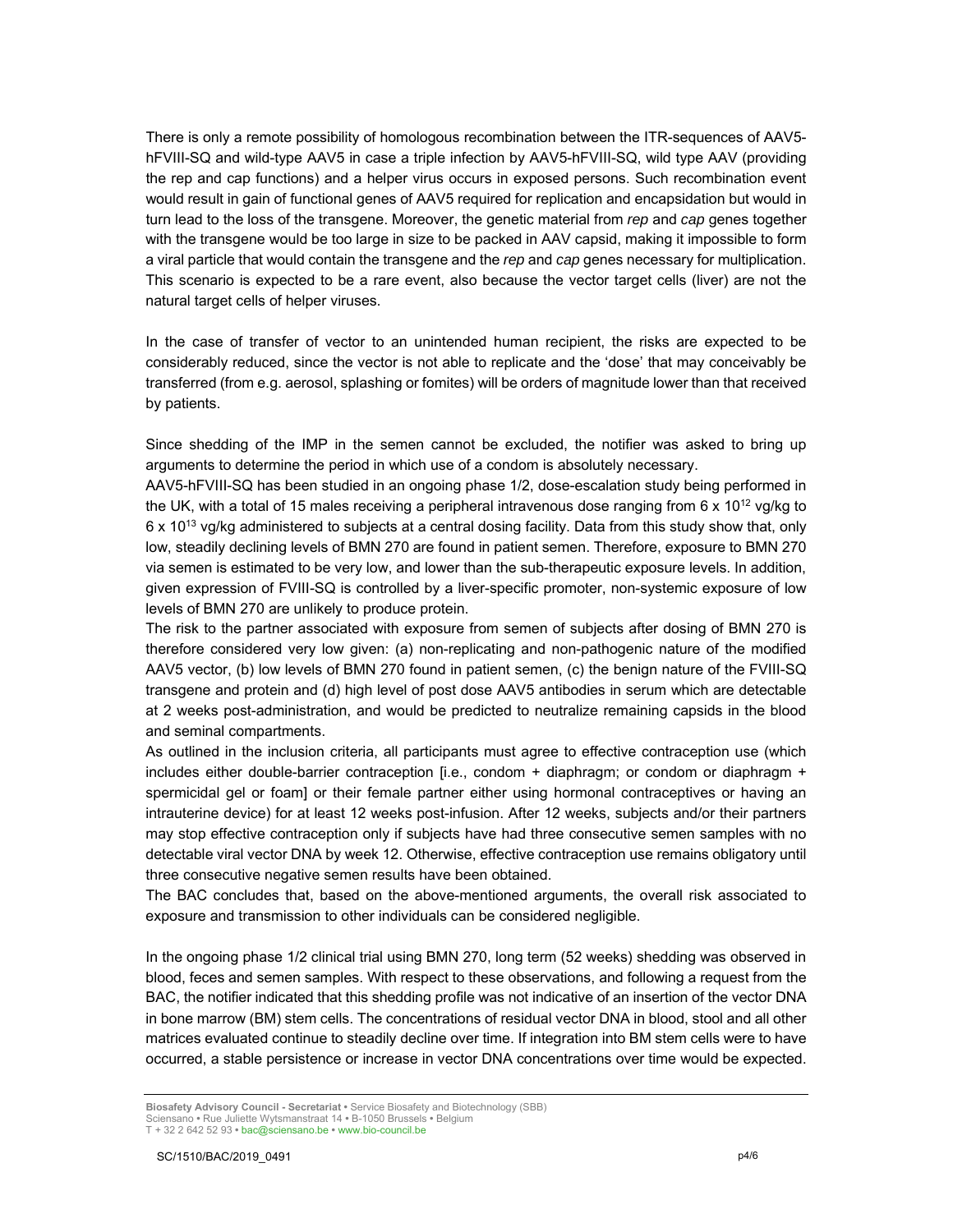Persistence of low levels of residual transgene DNA in blood and feces may be associated with cells such as lymphocytes. T and B cells are long-lived lymphocytes that can harbor stable episomal DNA, which in turn could explain the persistence of low levels of transgene DNA in these tissues. The BAC agrees with this analysis.

The applicant also indicated that integration site analysis using techniques such as LAM-PCR was not performed because the integration frequency of engineered AAV vectors is much lower than the spontaneous rate of mutation for human genomes so that the likelihood of insertional mutagenesis by AAV vectors is very low.

With regards to the 'Safety Data Sheet', the BAC notes that the description of the procedures for the management of accidental spills still leaves room for improvement and proposes to add the following procedure:

In case of accidental spills, the medical staff should alert people in the area of the spill, remove *contaminated clothes and leave the area for 30 minutes. He/she should close the area and post a sign "DO NOT ENTER". After 30 minutes, he/she can enter the area wearing a lab coat and gloves, disposable overshoes, glasses and a FFP2 mask. He/she must cover the spill with towels and other absorbent material starting from the edge toward the center. He/she must carefully pour the appropriate disinfectant over the absorbent material starting from the edge to the center. It must allow a sufficient contact time for the disinfectant to inactivate the GMO. After that, he/she must remove the paper towels and broken vials with tongs or forceps and discard in a biohazard waste bag. The PPEs should be discarded in the biohazard bag. The lab coat should be decontaminated before disposal. The medical staff should report the incident to the responsible of the site.* 

### **5. The monitoring, control, waste treatment and emergency plans proposed by the applicant**

The Biosafety Advisory Council is of the opinion that the information provided is sufficient and does not raise safety concerns.

Given that the likelihood of further propagation of BMN 270 can be considered highly unlikely, the BAC supports the view that, in terms of risk for the environment or human health, the proposed measures are proportionate and adequate in the context of the intended trial.

### **Conclusion**

Based on the scientific assessment of the notification made by the Belgian experts, the Biosafety Advisory Council concludes that it is unlikely that BMN 270 developed to treat hemophilia A patients with residual FVIII activity, will have any adverse effects on human health or on the environment in the context of the intended clinical trial and provided that all the foreseen safety measures are followed.

Therefore, the Biosafety Advisory Council issues a **positive advice with the following conditions**:

- The notifier and the investigators must strictly apply the clinical trial protocol and the safety instructions as described in the dossier.
- The document 'Safety data Sheet' should be updated as mentioned under section 4 above.

**Biosafety Advisory Council - Secretariat •** Service Biosafety and Biotechnology (SBB) Sciensano **•** Rue Juliette Wytsmanstraat 14 **•** B-1050 Brussels **•** Belgium T + 32 2 642 52 93 **•** bac@sciensano.be **•** www.bio-council.be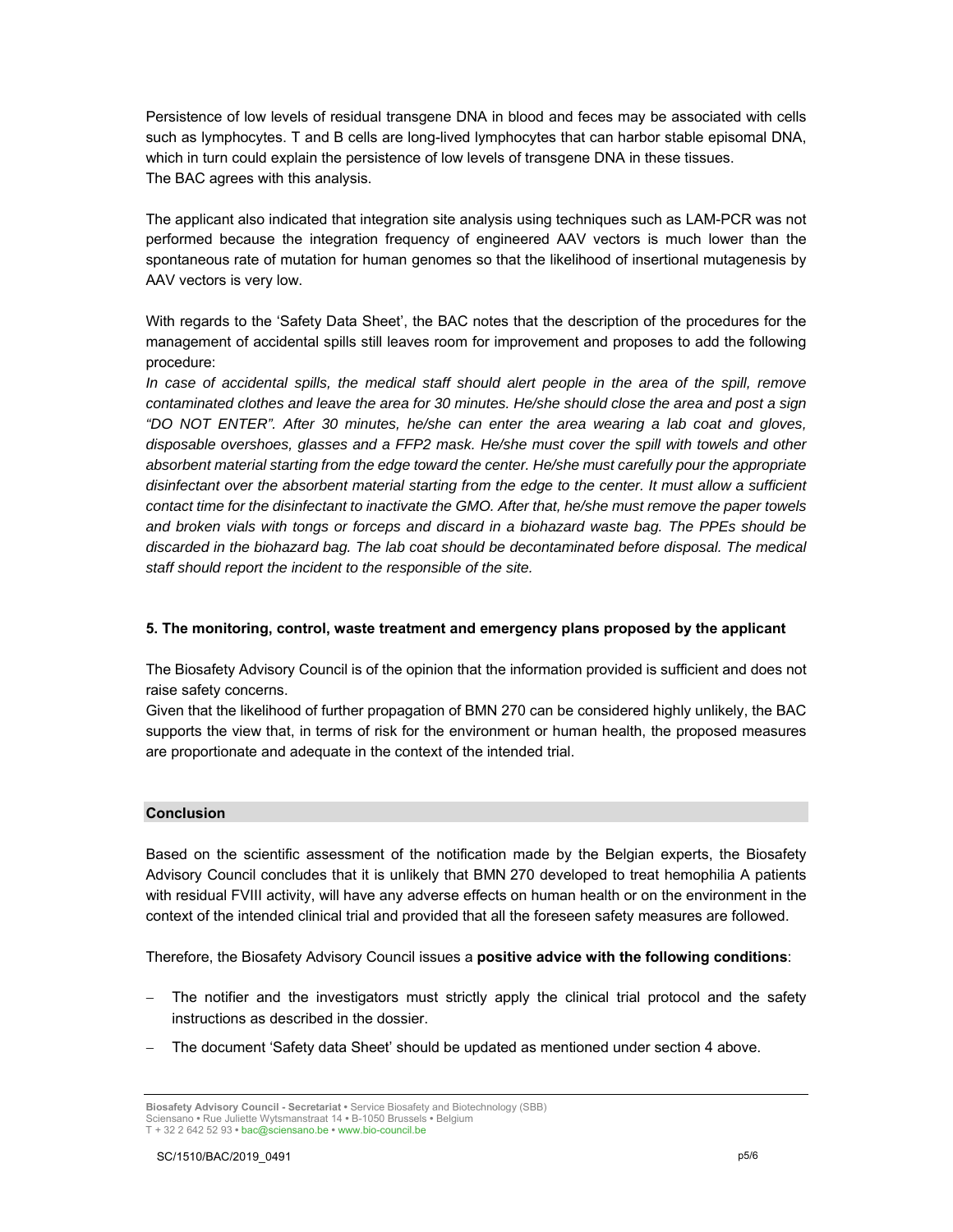- Any protocol amendment has to be previously approved by the Competent Authority.
- The notifier is responsible to verify that each study centre has qualified personnel experienced in handling infectious material and that the investigator has the required authorisations to perform the clinical trial activities inside the hospital (laboratory, pharmacy, hospital room, consultation room...) according to the Regional Decrees transposing Directive 2009/41/EC on the contained use of genetically modified micro-organisms.
- The BAC should be informed within two weeks when the first patient starts the treatment and the last patient receives the last treatment.
- At the latest six months after the last visit of the last patient included in the trial, the notifier must send the competent authority for the attention of the BAC a report with details concerning the biosafety aspects of the project. This report shall contain at least:
	- o The total number of patients included in the trial and the number of patients included in Belgium;
	- $\circ$  A summary of all adverse events marked by the investigators as probably or definitely related to the study medication;
	- o A report on the accidental releases, if any, of BMN 270.

V un hvc

Dr. Corinne Vander Wauven President of the Belgian Biosafety Advisory Council

*Annex I: Compilation of comments of experts in charge of evaluating the dossier B/BE/19/BVW2 (ref. SC/1510/BAC/2019\_0269)*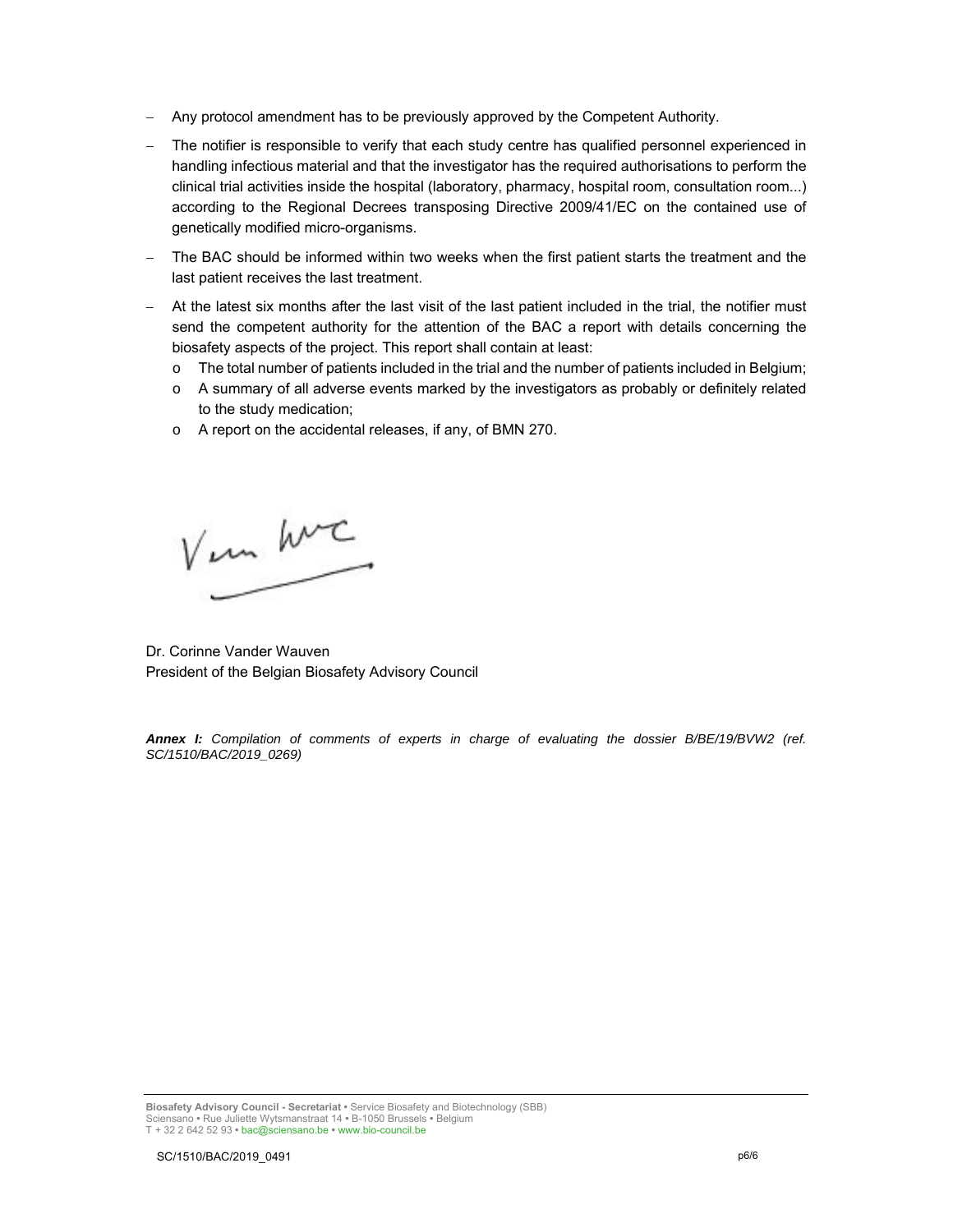# **Adviesraad voor Bioveiligheid Conseil consultatif de Biosécurité**

# **Compilation of comments of experts in charge of evaluating the dossier B/BE/19/BVW2**

4 April 2019 *Ref. SC/1510/BAC/2019\_0269*

**Mandate for the Group of Experts:** Mandate of the Biosafety Advisory Council (BAC) of 19 November 2018. **Coordinator:** Anton Roebroek (KUL) **Experts:** Aline Baldo and Amaya Leunda (Sciensano, SBB), Viggo Van Tendeloo (UZA), Willy Zorzi (ULiège)

**SBB:** Didier Breyer

### **INTRODUCTION**

Dossier **B/BE/19/BVW2** concerns a notification from BioMarin Pharmaceutical Inc. for the deliberate release in the environment of genetically modified organisms other than higher plants according to Chapter II of the Royal Decree of 21 February 2005.

The notification has been officially acknowledged on 22 February 2019. It concerns a clinical trial involving two protocols, entitled "*A Phase 3 Open-Label, Single-Arm Study To Evaluate The Efficacy and Safety of BMN 270, an Adeno-Associated Virus Vector–Mediated Gene Transfer of Human Factor VIII in Hemophilia A Patients with Residual FVIII Levels ≤ 1 IU/dL Receiving Prophylactic FVIII Infusions"* (Protocol number: 270-301) and *"A Phase 3 Open-Label, Single-Arm Study To Evaluate The Efficacy and Safety of BMN 270, an Adeno-Associated Virus Vector–Mediated Gene Transfer of Human Factor VIII at a dose of 4E13 vg/kg in Hemophilia A Patients with Residual FVIII Levels ≤ 1 IU/dL Receiving Prophylactic FVIII Infusions*" (Protocol number: 270-302), respectively.

### **INSTRUCTIONS FOR EVALUATION**

Depending on their expertise, the experts were invited to evaluate the genetically modified organism considered in the notification as regards its molecular characteristics and its potential impact on human health and the environment. The pure medical aspects concerning the efficacy of the medicinal product and its safety for the treated patient are outside the scope of this evaluation.

The comments of the experts are roughly structured as in

- Annex II (principles for the risk assessment) of the Royal Decree of 21 February 2005

- Annex III (information required in notifications) of the Royal Decree of 21 February 2005

- Commission Decision 2002/623/EC of 24 July 2002 establishing guidance notes supplementing Annex II to Directive 2001/18/EC.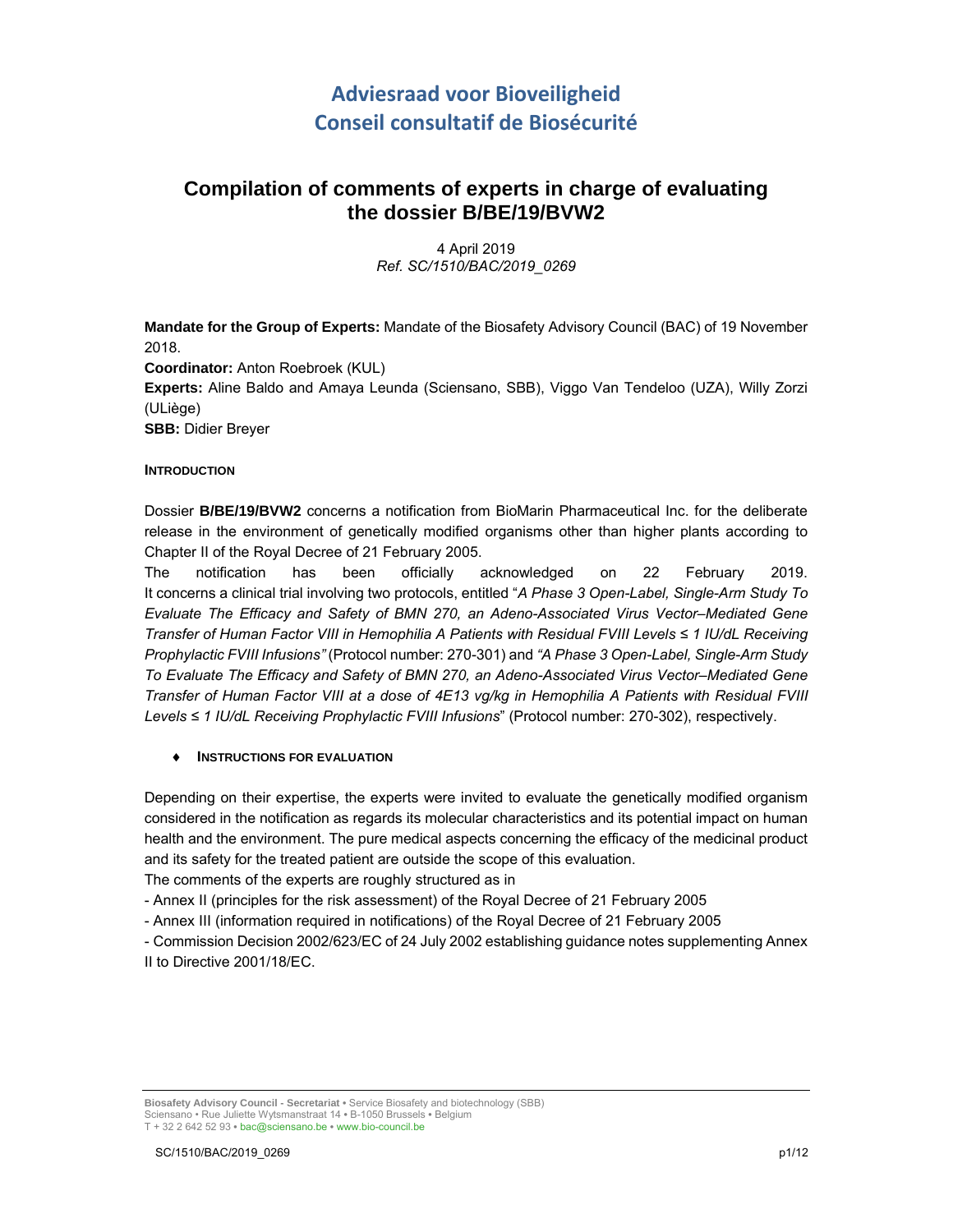### **Comments/questions received from the experts**

### **1. INFORMATION RELATED TO THE CHARACTERISTICS OF THE DONOR, THE RECIPIENT OR PARENTAL ORGANISM**

(e.g. possibility of natural transfer of genetic material to other organisms, pathological, ecological and physiological characteristics, indigenous vectors ...)

*Comment 1*

Has not evaluated this item.

*Comment 2*

Has evaluated this item and has no questions/comments.

*Comment 3*

Has evaluated this item and has no questions/comments.

## **2. INFORMATION RELATED TO THE VECTOR**

(e.g. description, sequence, mobilisation ...)

*Comment 1*

Has not evaluated this item.

*Comment 2*

Has evaluated this item and has no questions/comments.

*Comment 3*

Has evaluated this item and has no questions/comments.

### **3. INFORMATION RELATED TO THE CHARACTERISTICS OF THE GMO**

### **3.1. Information related to the genetic modification**

(e.g. methods used for the modification, description of the insert/vector construction ...)

*Comment 1*

Has not evaluated this item.

*Comment 2*

Has evaluated this item and has no questions/comments.

**Biosafety Advisory Council - Secretariat •** Service Biosafety and biotechnology (SBB) Sciensano • Rue Juliette Wytsmanstraat 14 **•** B-1050 Brussels **•** Belgium T + 32 2 642 52 93 **•** bac@sciensano.be **•** www.bio-council.be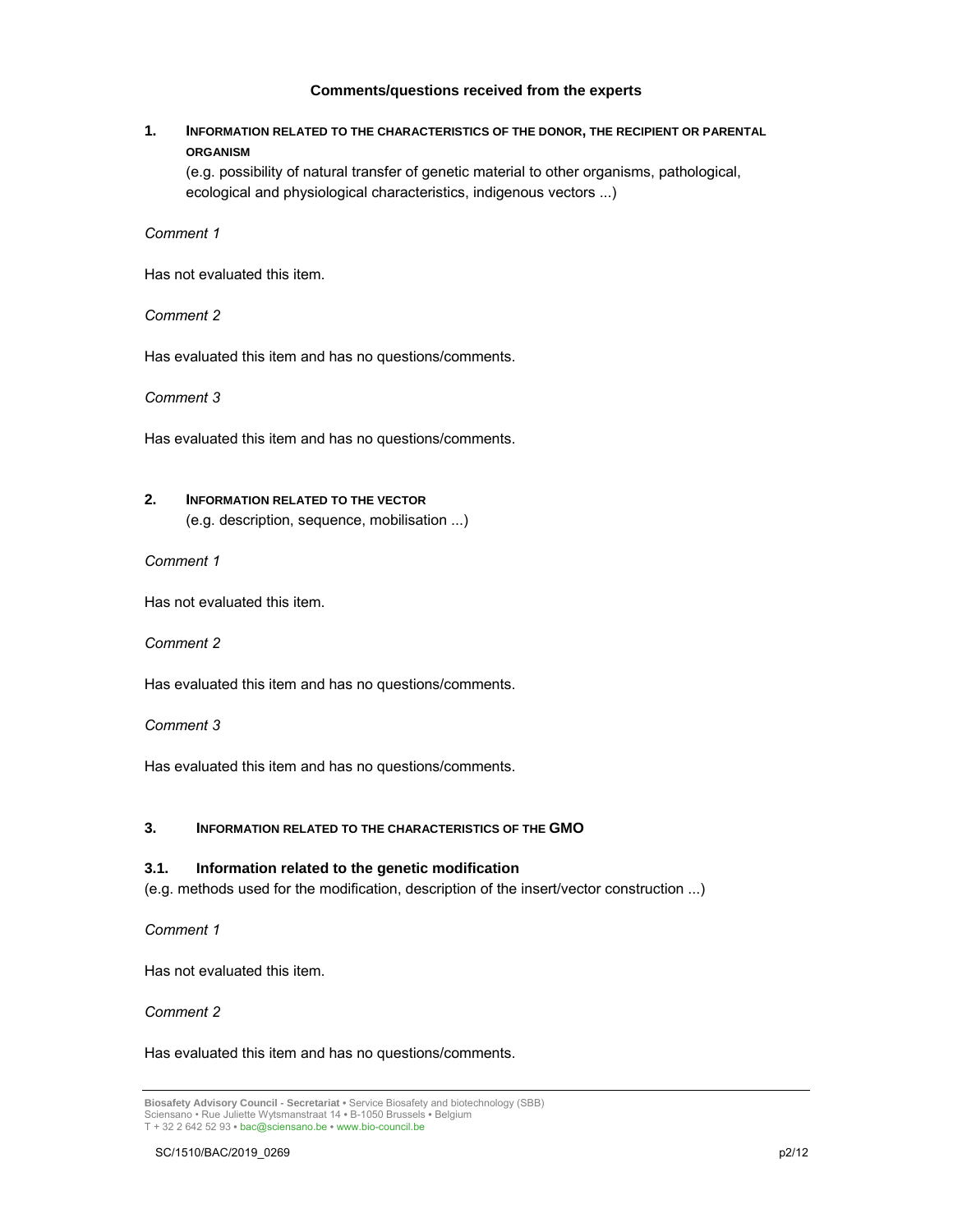### *Comment 3*

Has evaluated this item and has no questions/comments.

### **3.2. Information on the molecular characteristics of the final GMO**

(e.g. number of copies of the transgenes, phenotypic and genetic stability of the transgenes, expression of the new genetic material, re-arrangements in the genome, inclusion or suppression of genetic material ...)

*Comment 1*

Has not evaluated this item.

### *Comment 2*

Has evaluated this item and has no questions/comments.

#### *Comment 3*

Given the high dose rAAV administered especially in the 207-302 study (4.10<sup>13</sup> vg/kg) and knowing that the average integration frequencies of rAAV in human livers are 1 in 1000, more precisely approx. 1.17 × 10<sup>−</sup>3 integrations per cell occurring via non homologous recombination (Gil-Farina et al, Mol Ther. 2016; 24(6): 1100–1105), it is therefore incorrect to state that the frequency of integration will be several orders of magnitude below the spontaneous rate of mutation in human cells. The notifier should rephrase this in their SNIF and technical dossier NCI (Annex IIIa) p. 21.

### *Comment coordinator:*

*An average integration frequency of rAAV in human livers is 1 in 1000, more precisely approx. 1.17 × 10−3 integrations per cell occurring via non homologous recombination (52 weeks after vector infusion, 5 x 1011 and 6 x 1012 vg/kg) (Gil-Farina et al, Mol Ther. 2016; 24(6): 1100–1105) is not contradicting the statement. Recently the mutation rate per base pair per mitosis for a human somatic cell was estimated to be 2.66 x 10-9.(Milholland et al. Nat Commun. 2017; 8:15183. doi: 10.1038/ncomms15183). Given a size of 3.2 Gbp or 3.2 x 109 bp per haploid nuclear genome this implies that two livers cells differ at least in one of more basepair positions depending on the number mitoses that they have underwent since their descent of a common ancestor cell.* 

### **3.3. Considerations for human, animal or plant health**

(e.g. invasiveness and virulence, toxic or allergenic effects, possibility of survival outside of receiving host, other product hazards ...)

### *Comment 1*

Has evaluated this item and has no questions/comments.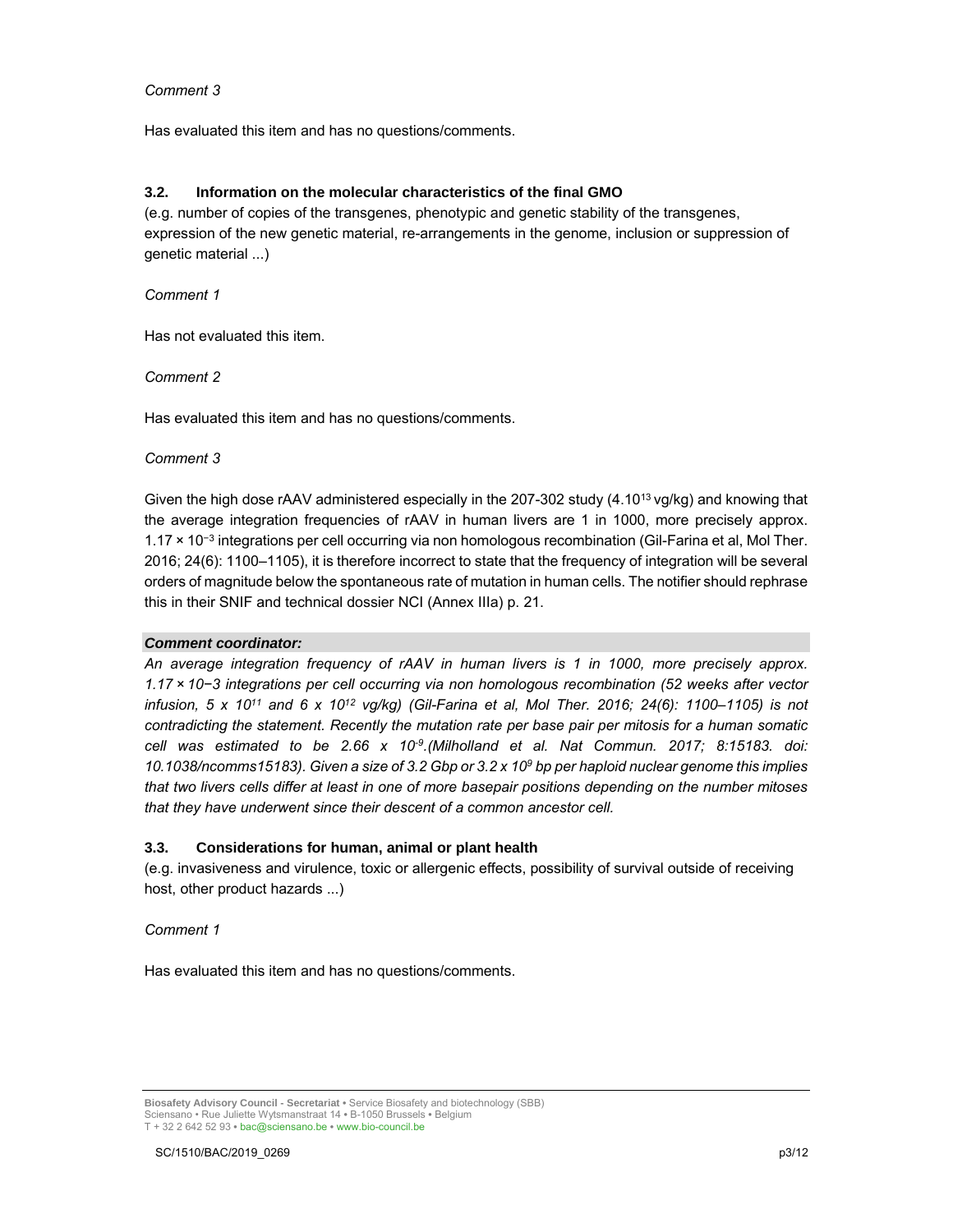### *Comment 2*

1) The BMN 270 vector is replication incompetent, even in the presence of a helper virus, so release of the vector following administration is limited to environmental release of the vector by subject shedding during a limited time period following administration. The potential for unexpected spread of AAV5 hFVIIISQBMN 270 in the environment is extremely low, due to:

- Attenuation of the GMO, rendering it even less replication competent than the parental virus (AAV5), by deletion of the replication genes
- Intravenous administration to eligible patients by medical professionals in a medical facility
- Limited host and tissue tropism (human/primate) of the parental virus (AAV5)
- Low and transient incidence of shedding of infective virus from treated individuals
- High levels of existing adaptive immunity in the human population

2) Primate (human) AAV serotypes are not known to actively transfer genetic material to organisms other than primates under natural conditions, although an absence of zoonosis is not documented. AAV can replicate in cells of a different species when infected with AAV *in vitro*, provided it is in the presence of a helper virus to which that species is permissive (e.g. human AAV may be replicated in canine cells if co-infected with a canine adenovirus).

3) There is a chance that gene transfer could be made to other humans, however because the amount would be so low and the GMO is replication incompetent (even in the presence of helper virus) the result would be negligible.

Expert comment: On basis of these 3 points, we consider the risk for the human and animal health and the environment as being negligible

*Comment 3*

Has evaluated this item and has no questions/comments.

### **4. INFORMATION RELATING TO THE CONDITION OF RELEASE**

(e.g. description of the activity, quantities of GMO to be released, workers protection measures, elimination of any contaminating material in the preparation of the GMO stock, elimination of the GMO at the end of the experiment ...)

### *Comment 1*

The applicant describes in the dossier the personal protective equipments (PPE) used for the infusion of the IMP to the patients. The medical staff wears a surgical mask. This type of mask is not considered as a PPE. The medical staff should wear a FFP2 mask for the infusion of the IMP to the patients.

In case of accidental spills, the medical staff should alert people in the area of the spill, remove contaminated clothes and leave the area for 30 min. He/she should close the area and post "DO NOT ENTER". After 30 min, he/she must wear a clean lab coat and wear gloves, glasses and a FFP2 mask. He/she must cover the spill with towels and other absorbent material starting from the edge toward the center. He/she must carefully pour the appropriate disinfectant over the absorbent material starting from the edge to the center. It must allow a sufficient contact time for the disinfectant to inactivate the GMO.

**Biosafety Advisory Council - Secretariat •** Service Biosafety and biotechnology (SBB) Sciensano • Rue Juliette Wytsmanstraat 14 **•** B-1050 Brussels **•** Belgium T + 32 2 642 52 93 **•** bac@sciensano.be **•** www.bio-council.be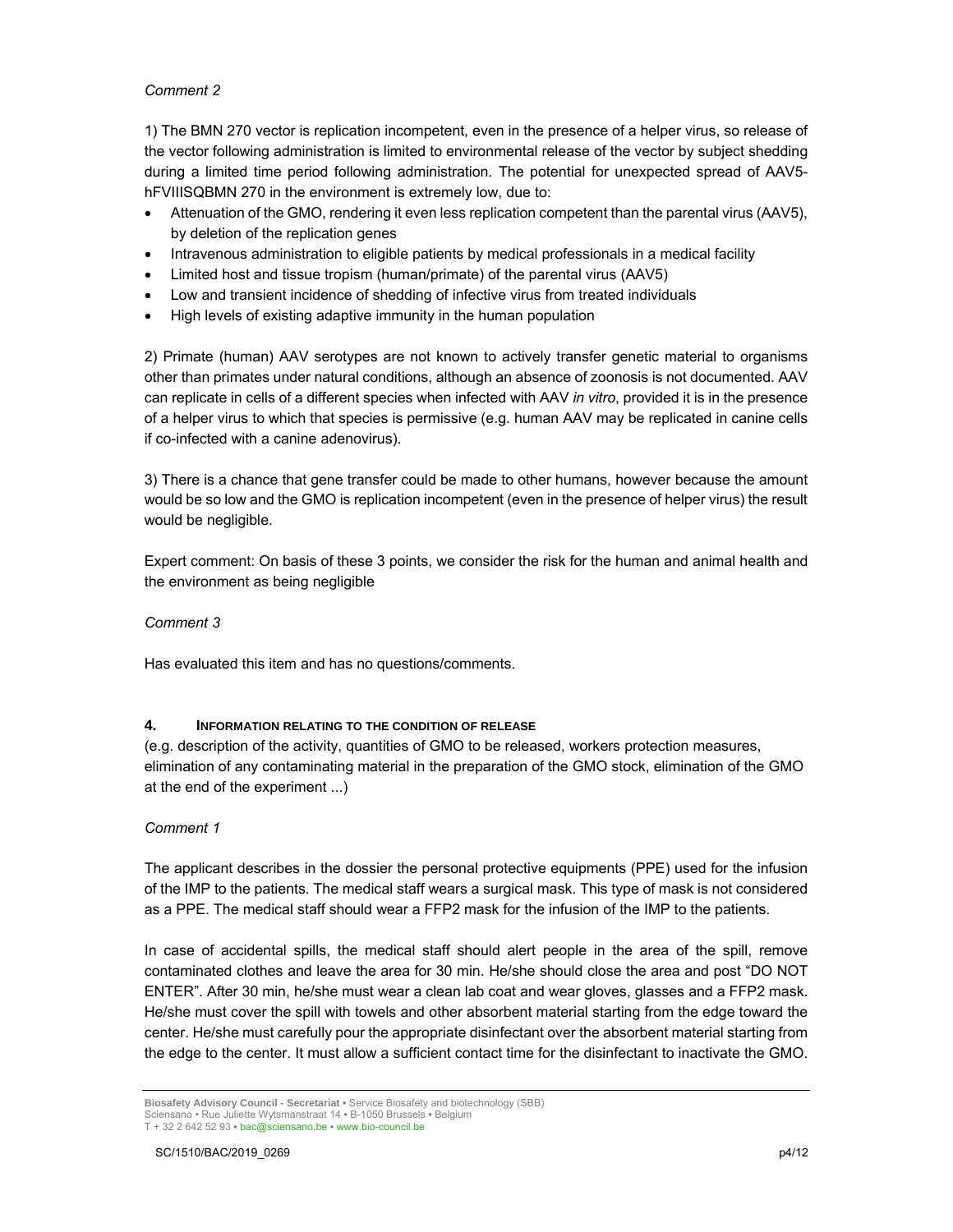After that, he/she must remove the paper towels and broken vials with tongs or forceps and discard in a biohazard waste bag. The PPE should be discarded in the biohazard bag. The lab coat should be decontaminated before disposal. The medical staff should report the incident to the responsible of the site.

### *Comment SBB and coordinator:*

*The same comment was formulated in the final advice of the Council for dossiers B/BE/18/BVW4 and B/BE/18/BVW9. Agreement to include this comment in the final advice of the Council as a recommendation to update the "Safety Data Sheet".* 

*Comment 2*

Has evaluated this item and has no questions/comments.

*Comment 3*

Has evaluated this item and has no questions/comments.

### **5. INFORMATION RELATED TO THE RISKS FOR THE ENVIRONMENT AND HUMAN HEALTH**

### **5.1. Information on spread ("shedding") of the GMO from the treated patient/animal to other persons/animals or to the environment (including indirect/delayed effects due to vertical transmission to offspring).**

(e.g. genetic transfer capability, routes of biological dispersal, target organisms ...)

### *Comment 1*

Shedding of the IMP in the semen cannot be excluded. Consequently, the male patients will refrain from sexual intercourse. The applicant could also propose the use of a condom as an alternative. The patients who receive the IMP cannot give their blood until the clearance of the GMO and cannot give organs.

### *Comment coordinator:*

*The requirement (in 03a\_ICF\_Main\_Dutch, page 3/4): "Er worden onder meer spermastalen genomen om zeker te weten dat het studiegeneesmiddel niet in uw sperma aanwezig is (om mogelijke problemen voor uw partner en voor een kind dat u en uw partner verwekken te voorkomen). U moet dan ook een effectieve anticonceptiemethode gebruiken gedurende ten minste 12 weken na toediening van het studiegeneesmiddel en tot 3 opeenvolgende spermastalen negatief zijn (wat tot een jaar of langer na de infusie kan duren)." is indeed inadequate with respect to protection of the partner. In fact the same accounts for the differently worded requirement in the Clinical Protocol (page 10): "Sexually active participants must agree to use an acceptable method of effective contraception, either double barrier contraception (ie, condom + diaphragm; or condom or diaphragm + spermicidal gel or foam) or their female partner either using hormonal contraceptives or having an intrauterine device. Participants must agree to contraception use for at least 12 weeks post-infusion; after 12 weeks, subjects may stop contraception use only if they have had 3 consecutive semen samples with no detectable viral vector DNA."* 

**Biosafety Advisory Council - Secretariat •** Service Biosafety and biotechnology (SBB) Sciensano • Rue Juliette Wytsmanstraat 14 **•** B-1050 Brussels **•** Belgium T + 32 2 642 52 93 **•** bac@sciensano.be **•** www.bio-council.be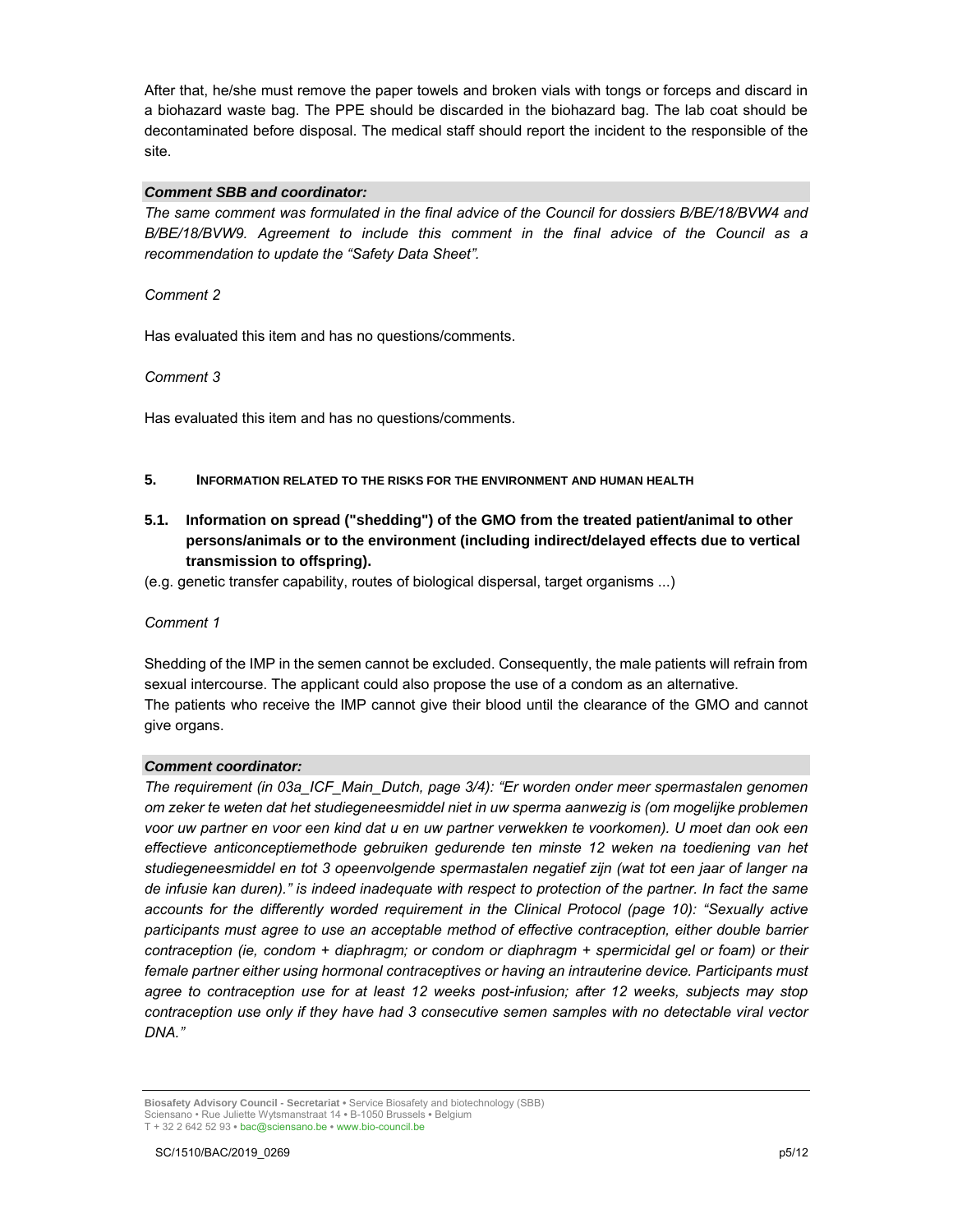*The applicant should require to use anyhow always additionally a condom during an initial period after infusion until it can be expected, that no remaining viral particles will be shed in the semen, but only cellassociated episomal vector DNA present in purified sperm cells and non-sperm cells in the semen (see also comment by coordinator on comment immediately below). Since a PCR analysis cannot distinguish DNA from a remaining viral particle and from an episomal vector DNA in the semen the applicant is asked to bring up arguments to determine the period in which use of a condom is absolutely necessary. Subjects who received the IMP should be advised to abstain livelong from any blood, sperm or organ donation.* 

### *Comment 2*

Given the nature of the product administration (intravenous) and the transient/low levels of shedding expected, the risk of unintended exposure to BMN 270 for humans and other biota is minimal. Nearly all of the low level of vector genomes that are present in body fluids appear to be cell associated, and not present as free vector particles. This makes it even less likely that there could be horizontal transmission of infectious genomes to others.

None of the vector genomes are detected in sperm so there is no likelihood of vertical transmission.

Expert comment: concerning this point, we consider the risk for the human health as being negligible.

#### *Comment 3*

Given the intravenous administration and the lack of specific liver-targeting moieties on the vector capsid proteins (use of a human liver promoter only ensures transgene expression in the liver but is not per se associated with liver-specific targeting properties and hepatocyte-specific transduction), vector shedding of rAAV in body fluids as well as potential vertical transmission of the vector through transduction of gametes should carefully be checked, especially since the phase I study revealed persistent presence of rAAV in the sperm of one of the study participants (Annex IIIa p.23).

### *Comment coordinator:*

*With respect to the previous clinical trials using AAV5-Factor VIII (BMN 270) it is hypothesized in the supplementary discussion on shedding, that white blood cells in semen (typically present at ~ 1 Mio/mL) carry the vector DNA and are responsible for the signal obtained in seminal fluid after week 26 (Rangarajan et al. N Engl J Med. 2017;377(26):2519-2530). These white blood cells may have been transduced during vector infusion, due to the high vector dose used, either through active uptake of the vector via endocytosis or weak tropism of AAV5 vectors for mononuclear cells. The clearance kinetics of cell-associated episomal vector DNA, in semen, blood, or any other compartment, would thus follow the turn-over rate of the affected cells, rather than the expected rapid clearance dynamics of vector capsids from plasma.* 

*Thus most likely, the long term (52 weeks) shedding observed in blood, feces and semen samples (Rangarajan et al., N Engl J Med. 2017;377(26):2519-2530) reflects cell-associated episomal vector DNA. According to figure 4 (Rangarajan et al., N Engl J Med. 2017;377(26):2519-2530) the median levels of vector DNA in the blood and feces in the high-dose cohort drop initially, but tend not to reach a negative value. With respect to these observations, the applicant is asked to comment on the possible explanation that insertion of the vector DNA in BM stem cells is the source of a potentially persisting presence of the vector DNA in blood and feces? An average integration frequency of rAAV in human livers was determined to be 1 in 1000, more precisely approx. 1.17 × 10−3 integrations per cell occurring via non homologous recombination (52 weeks after vector infusion, 5 x 1011 and 6 x 1012 vg/kg) (Gil-*

**Biosafety Advisory Council - Secretariat •** Service Biosafety and biotechnology (SBB) Sciensano • Rue Juliette Wytsmanstraat 14 **•** B-1050 Brussels **•** Belgium T + 32 2 642 52 93 **•** bac@sciensano.be **•** www.bio-council.be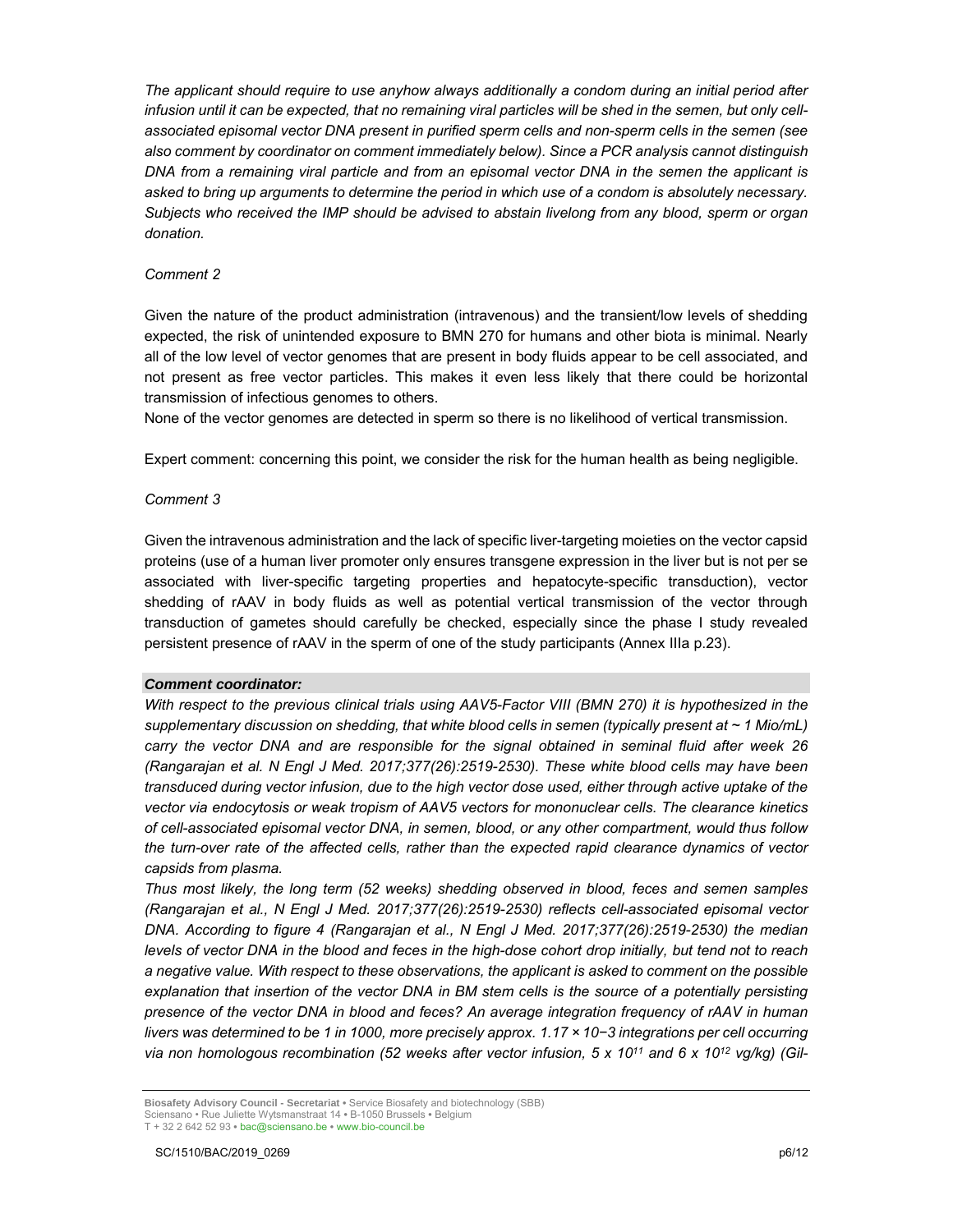*Farina et al, Mol Ther. 2016; 24(6): 1100–1105). Integration could also happen in BM stem cells. If follow-up analysis would further point to persisting presence vector DNA in blood and feces as consequence of vector integration does the applicant foresee integration site analysis using an technique like LAM-PCR to detect integrated viral DNA sequences?* 

### **5.2. Information on possible effects on human health resulting from interactions of the GMO and persons working with, coming into contact with or in the vicinity of the GMO release (carekeepers, patient relatives, immunocompromised people ...).**

*Comment 1*

The applicant does not consider the risk for immunocompromised people.

### *Comment coordinator:*

*To my knowledge, AAV is not known to be pathogenic in humans, including immunocompromised or immunosuppressed people (see also comment for item 5.5).*

*Comment 2*

Has evaluated this item and has no questions/comments.

*Comment 3*

Has evaluated this item and has no questions/comments.

### **5.3. Information on possible effects on animal health or on the environment.**

*Comment 1*

Has evaluated this item and has no questions/comments.

*Comment 2*

For this point, please consider the evaluation of the point 3.3. of this document

*Comment 3*

Has evaluated this item and has no questions/comments.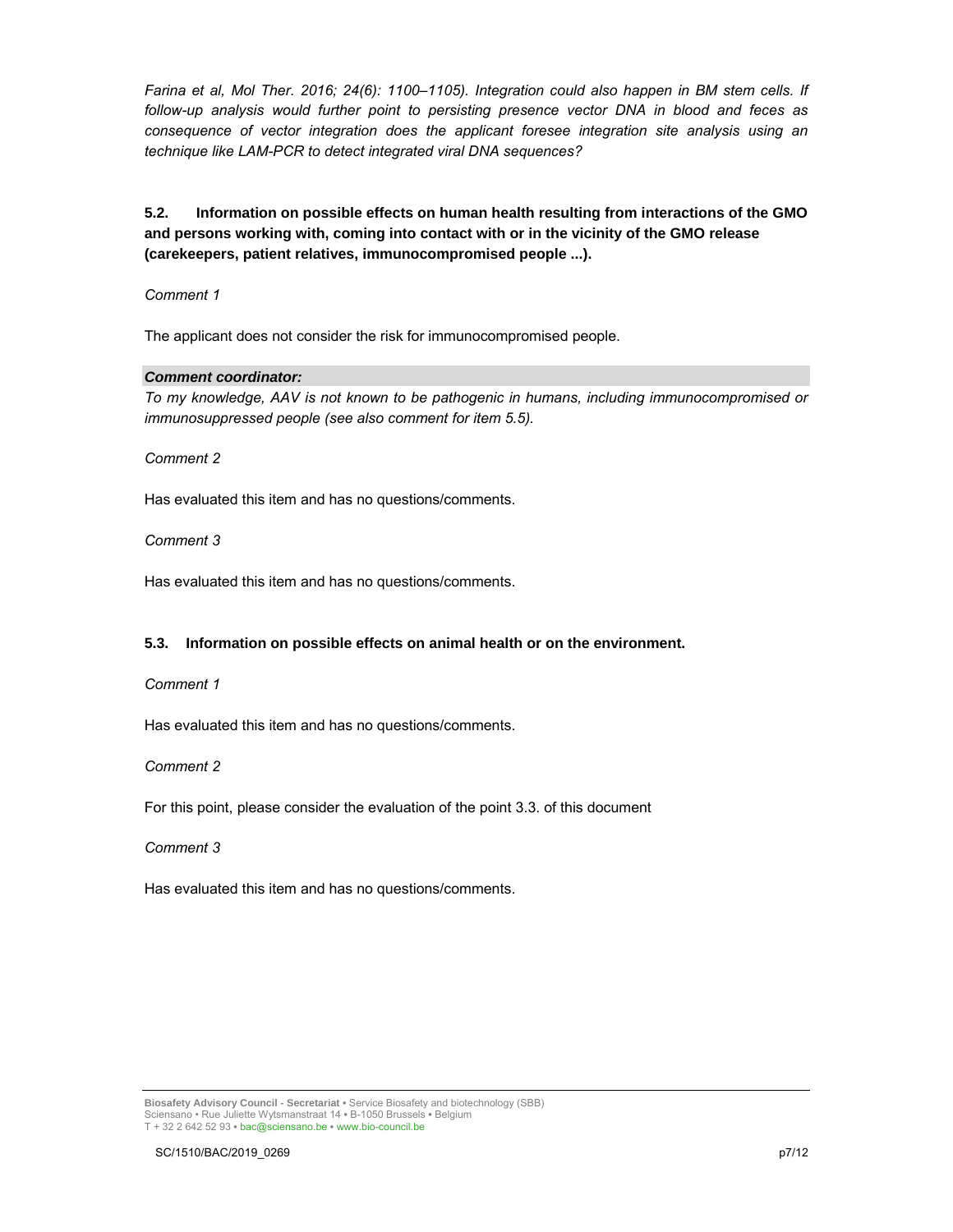### **5.4. Information on selective advantages or disadvantages conferred to the GMO compared to the parental organism.**

### *Comment 1*

Has evaluated this item and has no questions/comments.

### *Comment 2*

Has evaluated this item and has no questions/comments.

### *Comment 3*

Has evaluated this item and has no questions/comments.

### **5.5. Information on the possibility of the GMO to reconvert to his wild type form and possible consequences for human health or the environment.**

### *Comment 1*

Has evaluated this item and has no questions/comments.

### *Comment 2*

Has evaluated this item and has no questions/comments.

### *Comment 3*

There is a small but realistic chance that either the rAAV vector (vector mobilization) or reconversion to the wild type AAV (virus rescue) might occur when the vector transduced cell (hepatocyte or other cells) also contains wild type AAV sequences (trans acting *rep* and *cap* genes) from previous infections (note: AAV infections are quite abundant though not pathogenic in the general population) and when surinfection with a helper virus such as adenovirus of the same cell takes place. However, in numerous previous trials with rAAV, there has been no proof of such (recombination) events nor adverse effects from liver-targeting rAAV gene transfer (except transiently elevated liver enzymes due to cellular immune responses towards the vector).

### **Comment coordinator:**

This a highly relevant question/remark. Indeed according to Hüser at al. (Virology 91 (4): e02137-16, 2017), the high prevalence of infectious AAV in human peripheral blood mononuclear cells is indicative of T lymphocytes as sites of AAV persistence, which is even increased in immunosuppressed people. From these sites of AAV persistence reactivation and rescue by helper viruses can occur. Only in case the rAAV (BMN 270) would transduce such a cell, the REP and CAP functions could be provided in order to mobilize the vector. For mobilization, however, additional helper virus functions will be needed for transcription of the *rep* and *cap* genes from the wildtype AAV. So an additional infection by a helper virus will be needed. Recombination between rAAV and the wildtype AAV would most likely result in two replication-defective viral genomes or alternatively in another wildtype-like AAV and another replication-

**Biosafety Advisory Council - Secretariat •** Service Biosafety and biotechnology (SBB) Sciensano • Rue Juliette Wytsmanstraat 14 **•** B-1050 Brussels **•** Belgium T + 32 2 642 52 93 **•** bac@sciensano.be **•** www.bio-council.be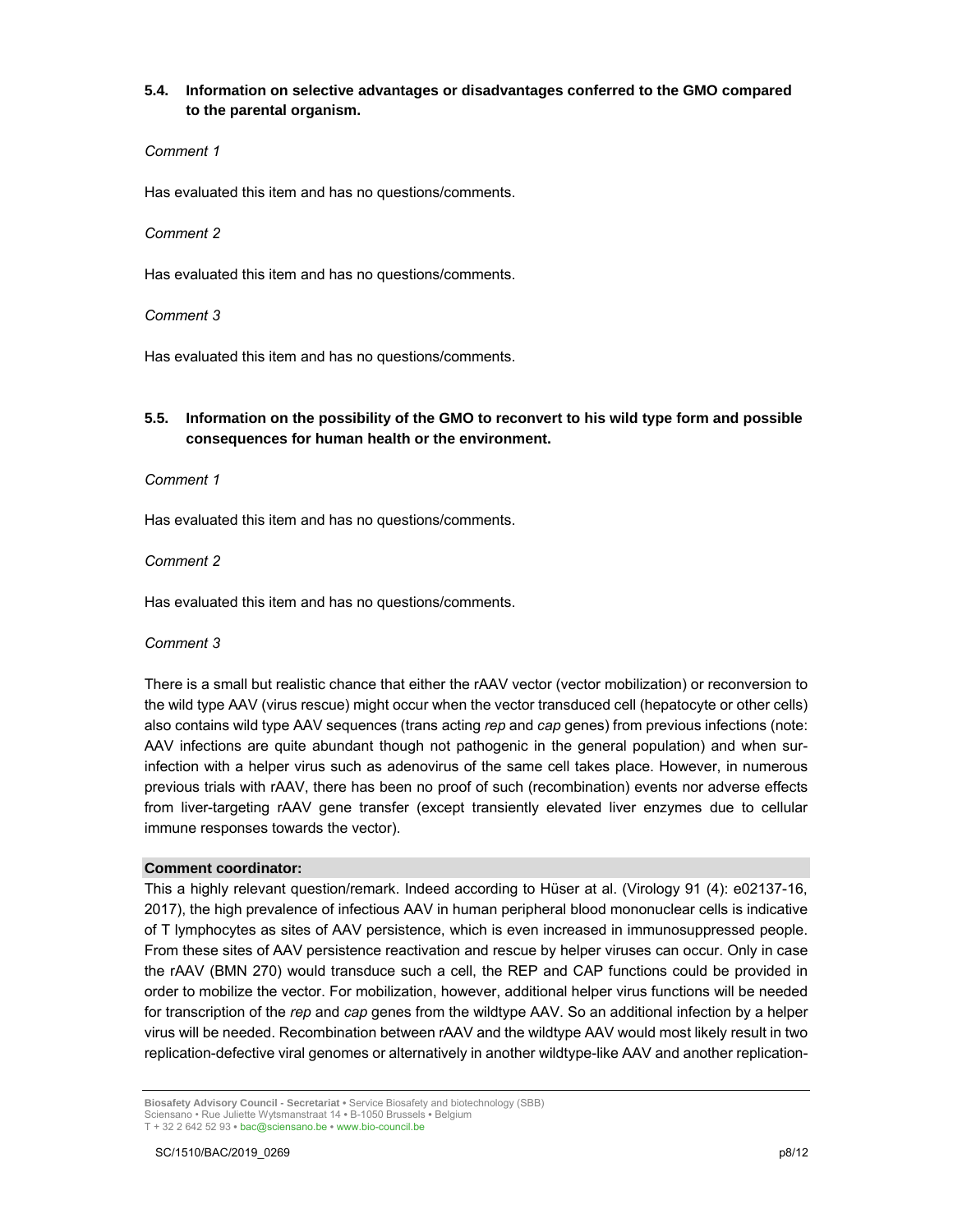deficient virus as the capacity to encode genes in a replication-competent virus will be completely occupied by the *rep* and *cap* genes. Also in these cases a helper virus will be needed for mobilization of the recombinants. In the numerous previous trials with rAAV there has been no proof of such adverse effects occurring, probably due to the fact, that the likelihood of combination of the three requirements happening is too low. Increasing vector doses make coinfection of cells with pre-existing wild-type AAV, however, more likely, which may result in unwanted mobilisation of the rAAV. Therefore, careful surveillance is needed to monitor the shedding of rAAV during long follow-up studies as is the case for the current protocol.

### **5.6. Information on the possibility of the GMO to exchange genetic material with other microorganisms and possible consequences for human health or the environment.**

### *Comment 1*

Has evaluated this item and has no questions/comments.

### *Comment 2*

Has evaluated this item and has no questions/comments.

### *Comment 3*

Has evaluated this item and has no questions/comments.

### **5.7. Information on the possibility of gene transfer to other organisms and about the selective advantages or disadvantages conferred to those resulting organisms (possible consequences for human health or the environment).**

*Comment 1*

Has evaluated this item and has no questions/comments.

*Comment 2*

Has evaluated this item and has no questions/comments.

*Comment 3*

Has evaluated this item and has no questions/comments.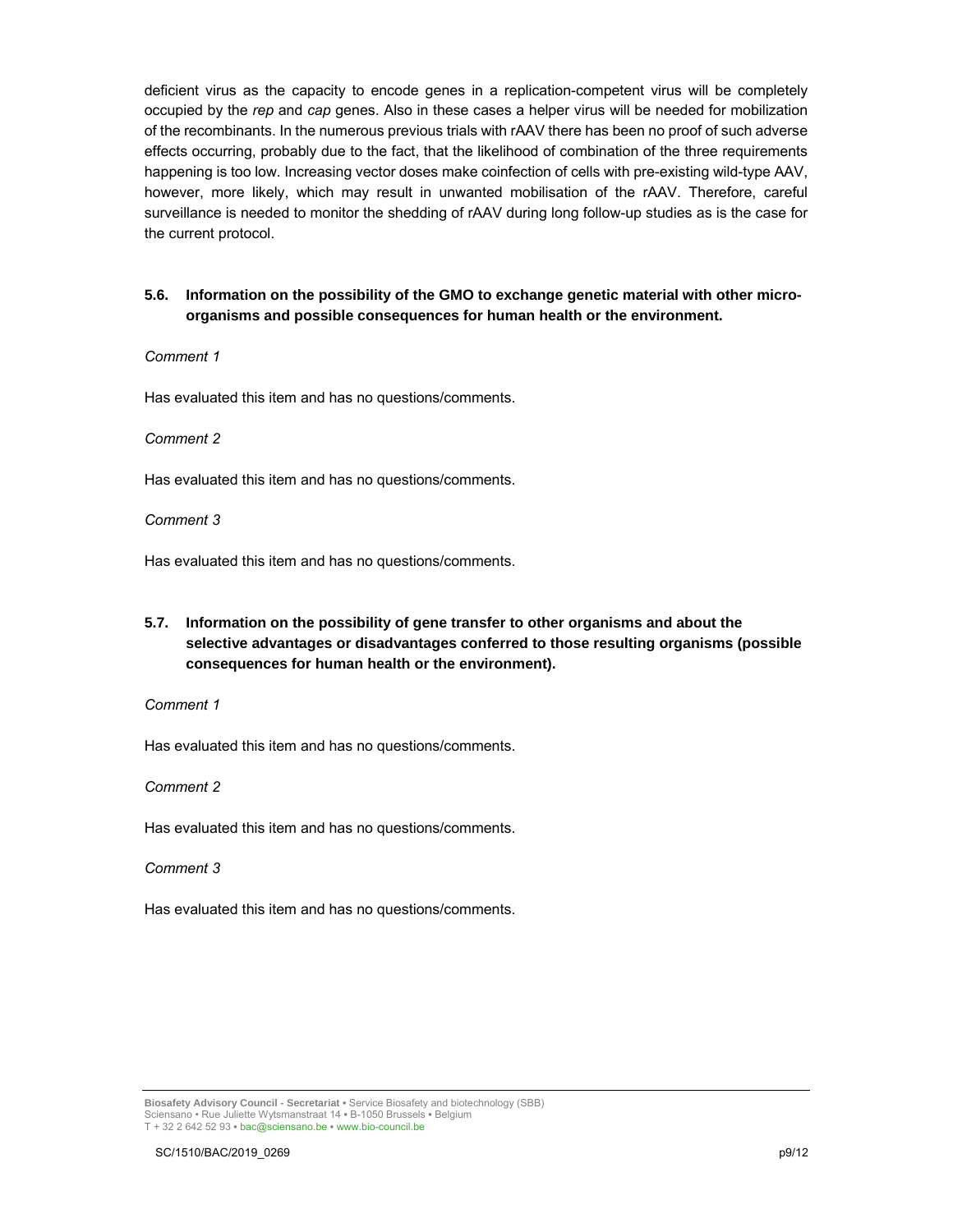### **6. INFORMATION RELATED TO THE MONITORING, SURVEILLANCE AND CONTROL, WASTE TREATMENT AND EMERGENCY PLANS PROPOSED BY THE APPLICANT**

### **6.1. Monitoring plan proposed by the notifier and possibility to identify the occurrence of non-anticipated adverse effects.**

(adequation between the monitoring plan and risks identified during the risk assessment, when appropriate measures to minimize the potential risks to offspring ...)

### *Comment 1*

Has evaluated this item and has no questions/comments.

### *Comment 2*

Has evaluated this item and has no questions/comments.

### *Comment 3*

Given the intravenous administration and the lack of specific liver-targeting moieties on the vector capsid proteins (use of a human liver promoter only ensures transgene expression in the liver but is not per se associated with liver-specific targeting properties and hepatocyte-specific transduction), vector shedding of rAAV in body fluids/secretions as well as potential vertical transmission of the vector (risk to offspring) through transduction of gametes should carefully be checked, especially since the phase I study revealed persistent presence of rAAV in the sperm of one of the study participants (Annex IIIa p.23).

### *Comment coordinator:*

*Same comment was addressed at item 5.1* 

### **6.2. Surveillance and control of the release**

(adequation between the procedures to avoid and/or minimise the spread of the GMO and risks identified during the risk assessment...)

*Comment 1*

Has evaluated this item and has no questions/comments.

*Comment 2*

Has evaluated this item and has no questions/comments.

*Comment 3*

Has evaluated this item and has no questions/comments.

**Biosafety Advisory Council - Secretariat •** Service Biosafety and biotechnology (SBB) Sciensano • Rue Juliette Wytsmanstraat 14 **•** B-1050 Brussels **•** Belgium T + 32 2 642 52 93 **•** bac@sciensano.be **•** www.bio-council.be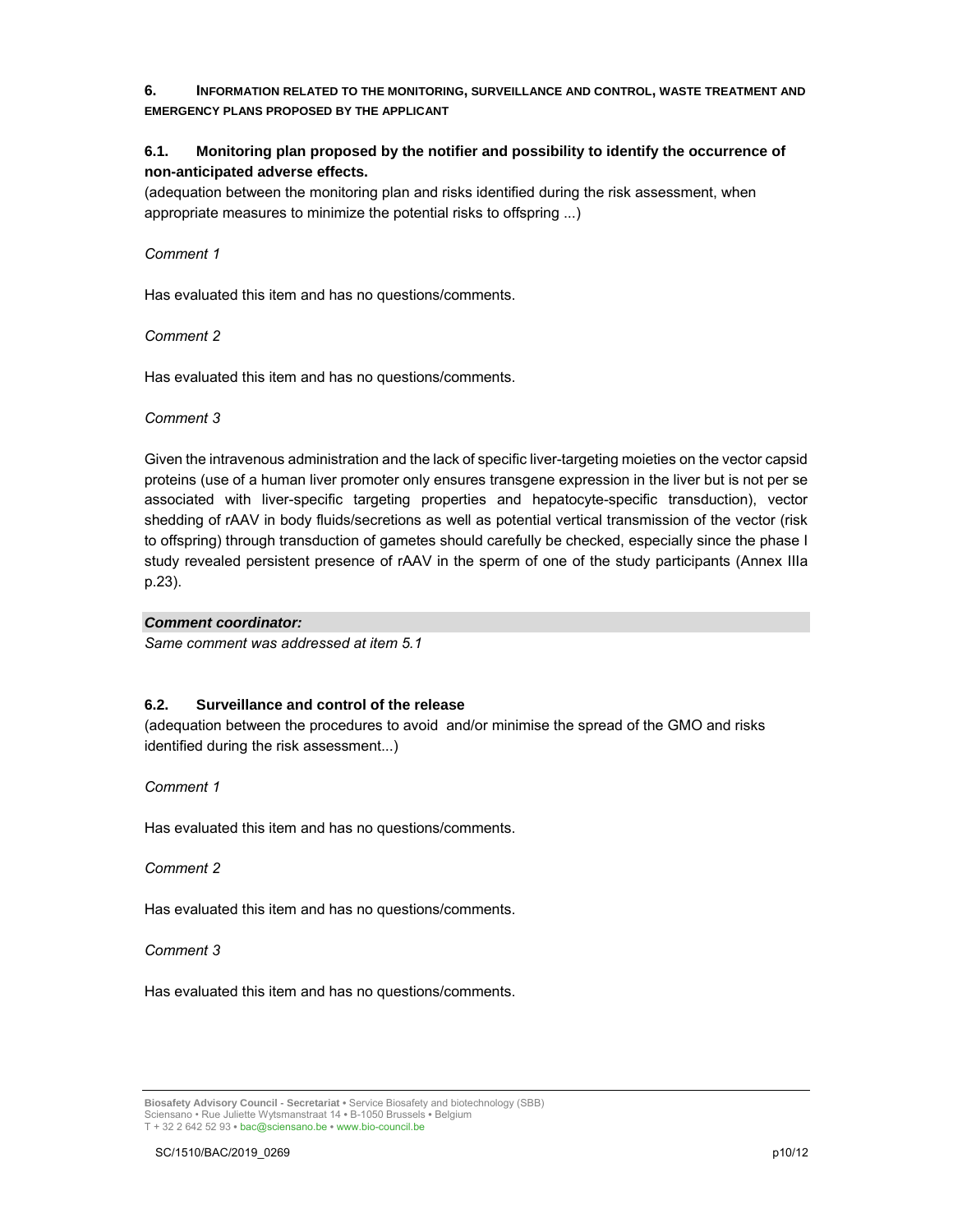### **6.3. Information on the waste generated by the activity and its treatment.**

(e.g. type of waste, amount ...)

### *Comment 1*

Has evaluated this item and has no questions/comments.

*Comment 2*

Has evaluated this item and has no questions/comments.

*Comment 3*

Has evaluated this item and has no questions/comments.

### **6.4. If applicable, information on the emergency plan(s) proposed by the notifier.**

*Comment 1*

Has evaluated this item and has no questions/comments.

*Comment 2*

Has evaluated this item and has no questions/comments.

*Comment 3*

Has evaluated this item and has no questions/comments.

### **6.5 Information related to the identification of the GMO and the detection techniques**  (e.g. identification methods and detection techniques, sensitivity, reliability and specificity of the proposed tests ..)

*Comment 1*

Has not evaluated this item.

*Comment 2*

Has evaluated this item and has no questions/comments.